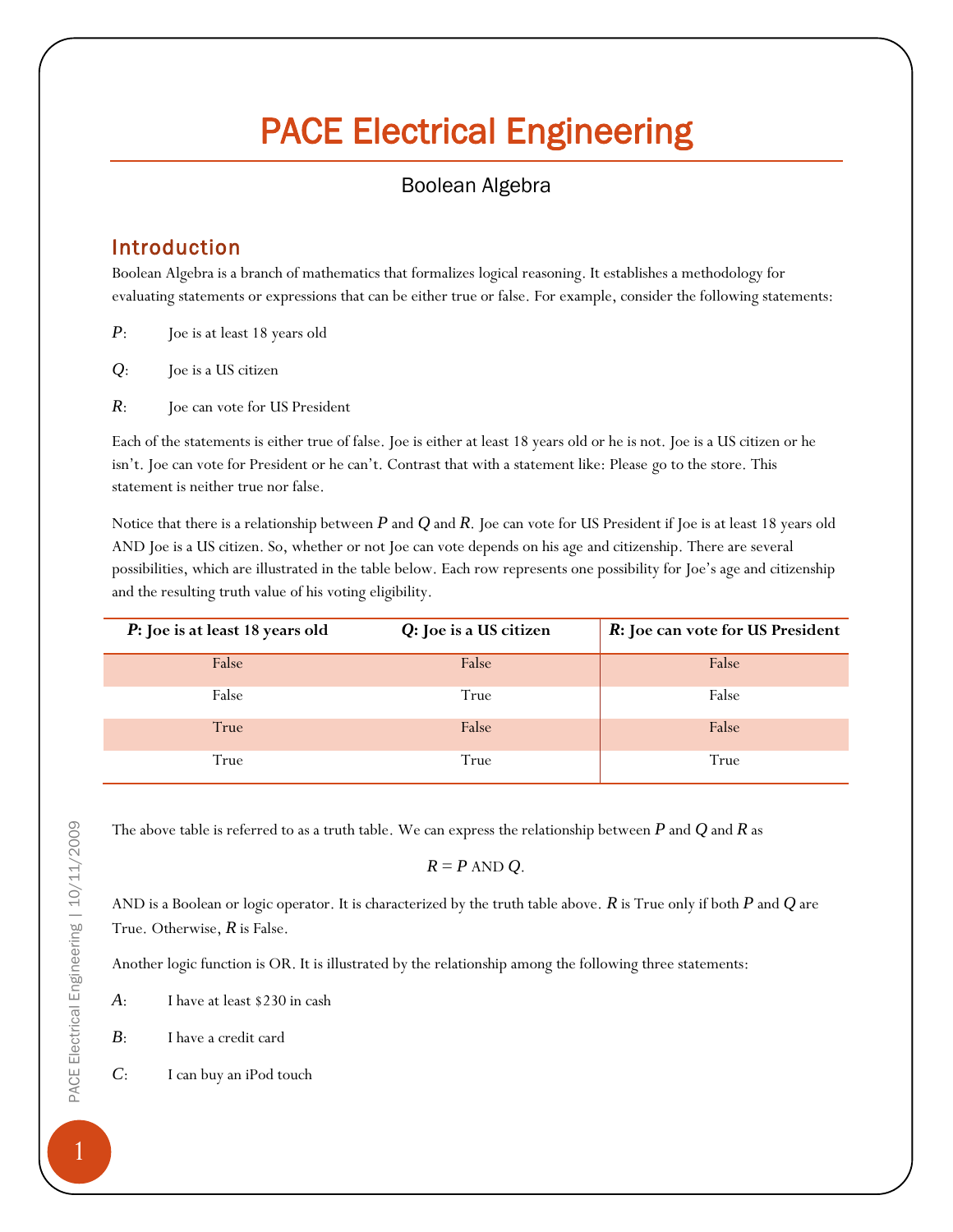I can buy an iPod touch if I have at least \$230 in cash OR I have a credit card (or I have at least \$230 in cash and a credit card). The OR operator means something a little different from what we mean in common English. If you were to say that Elaine can either have cake or pie, we usually mean that she has to choose between cake and pie, she can't have both. In Boolean Algebra it means that she can have just cake or she can have just pie, or she can have both. The truth table for the iPod touch purchase is below:

| A: I have at least \$230 in cash | <b>B</b> : I have a credit card | C: I can buy an iPod touch |
|----------------------------------|---------------------------------|----------------------------|
| False                            | False                           | False                      |
| False                            | True                            | True                       |
| True                             | False                           | True                       |
| True                             | True                            | True                       |

Mathematically, we write that

### $C = A \text{ OR } B$ .

*A*, *B*, *C*, *P*, *Q*, and *R* are called Boolean or logical variables. They are variables that can have the values True or False.

A third Boolean operator is NOT. It is characterized by the formula *Y* = NOT *X*. So, if *X* is True then *Y* is False and if *X* is False then *Y* is True. As an example, consider

*X*: I like rock music

*Y*: I don't like rock music

The truth table for the NOT operator is

| $X:$ I like rock music | Y: I don't like rock music |
|------------------------|----------------------------|
| False                  | True                       |
| True                   | False                      |

## Notation

We use the following notation for Boolean operators. We use multiplication for AND and plus for OR.

| $A$ AND $B$         | $A$ OR $B$ | NOTA |
|---------------------|------------|------|
| $AB$ or $A \cdot B$ | $+ B$      |      |

We do this because Boolean expressions usually combine in the same way as these mathematical expressions.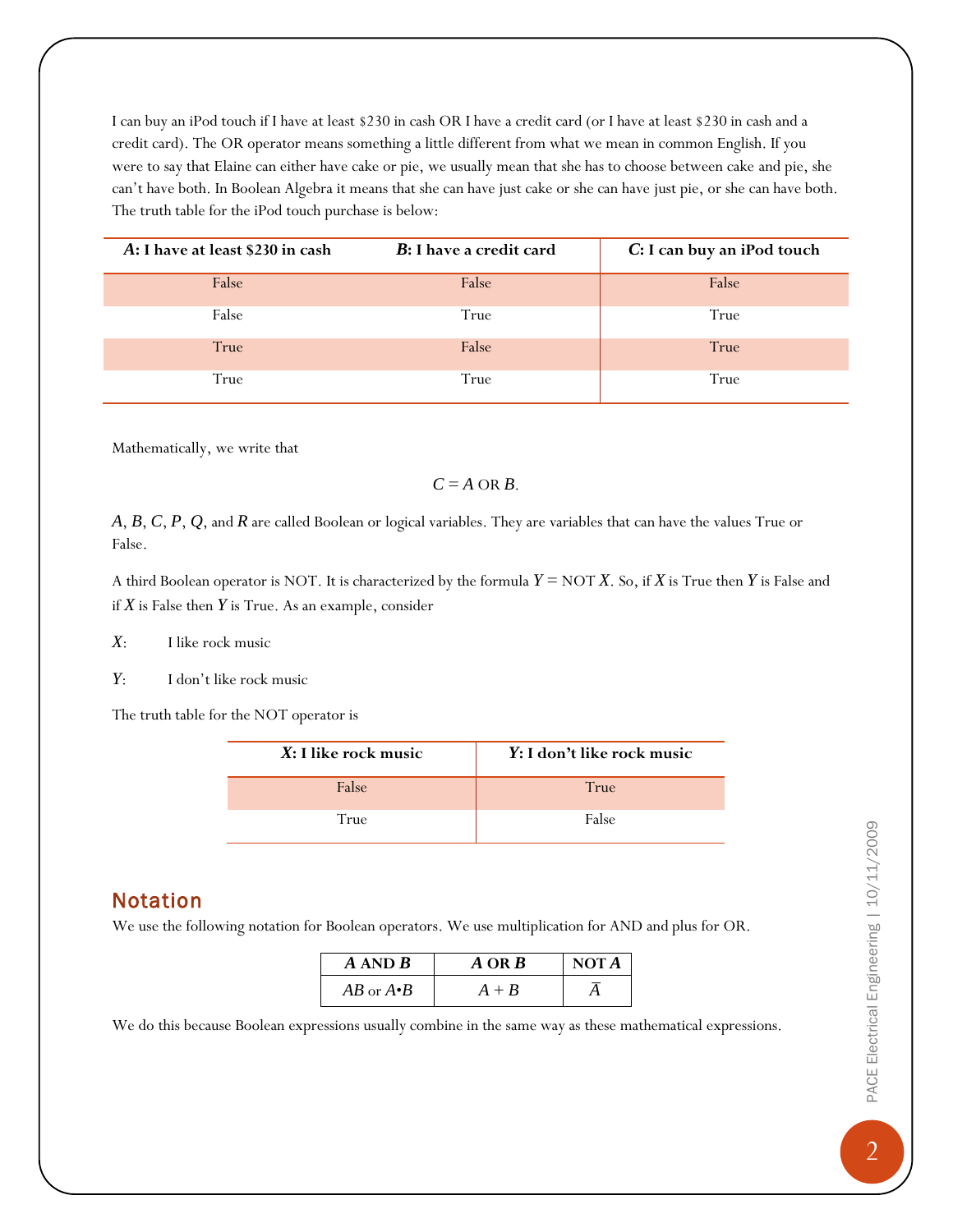Consider this next example:

*A*: I have enough money for a movie

*B*: My mom can give me a ride

*C*: My dad can give me a ride

*D*: I can go to the movies

In this example, I can go to the movies if my mom OR my dad can give me a ride AND I have enough money for the movie. We can express this as follows:

$$
D = (B + C)A
$$

If we rearrange this expression using regular algebra, we get

$$
D=BA+CA,
$$

which is interpreted as

I can go to the movies if my mom can give me a ride and I have enough money for a movie OR my dad can give me a ride and I have enough money for a movie.

We can see these expressions are equivalent. To prove that these two expressions for *D* are equivalent, we would create a truth table for each one. If the two truth tables are the same, then the expressions are equivalent. To illustrate this, let's see whether the following two expressions are equivalent

#### NOT  $(A \t{OR} B)$

## $(NOT A) AND (NOT B)$

Let's first rewrite them using the mathematical notation. That's the way we'll work with Boolean expressions from now on:

## $\overline{A+B}$  $\overline{A}\overline{B}$

PACE Electrical Engineering | 10/11/2009 PACE Electrical Engineering | 10/11/2009

Let's do the truth table for the first expression:

| A     | ĸ     | $A + B$ | $\overline{A+B}$ |
|-------|-------|---------|------------------|
| False | False | False   | True             |
| False | True  | True    | False            |
| True  | False | True    | False            |
| True  | True  | True    | False            |

Note: The first two columns in this truth table are determined by listing every combination of values of *A* and *B*. The remaining columns are determined by the values in the first two rows. We compute the  $A + B$  column as an intermediate step to make it easier to compute the last column.